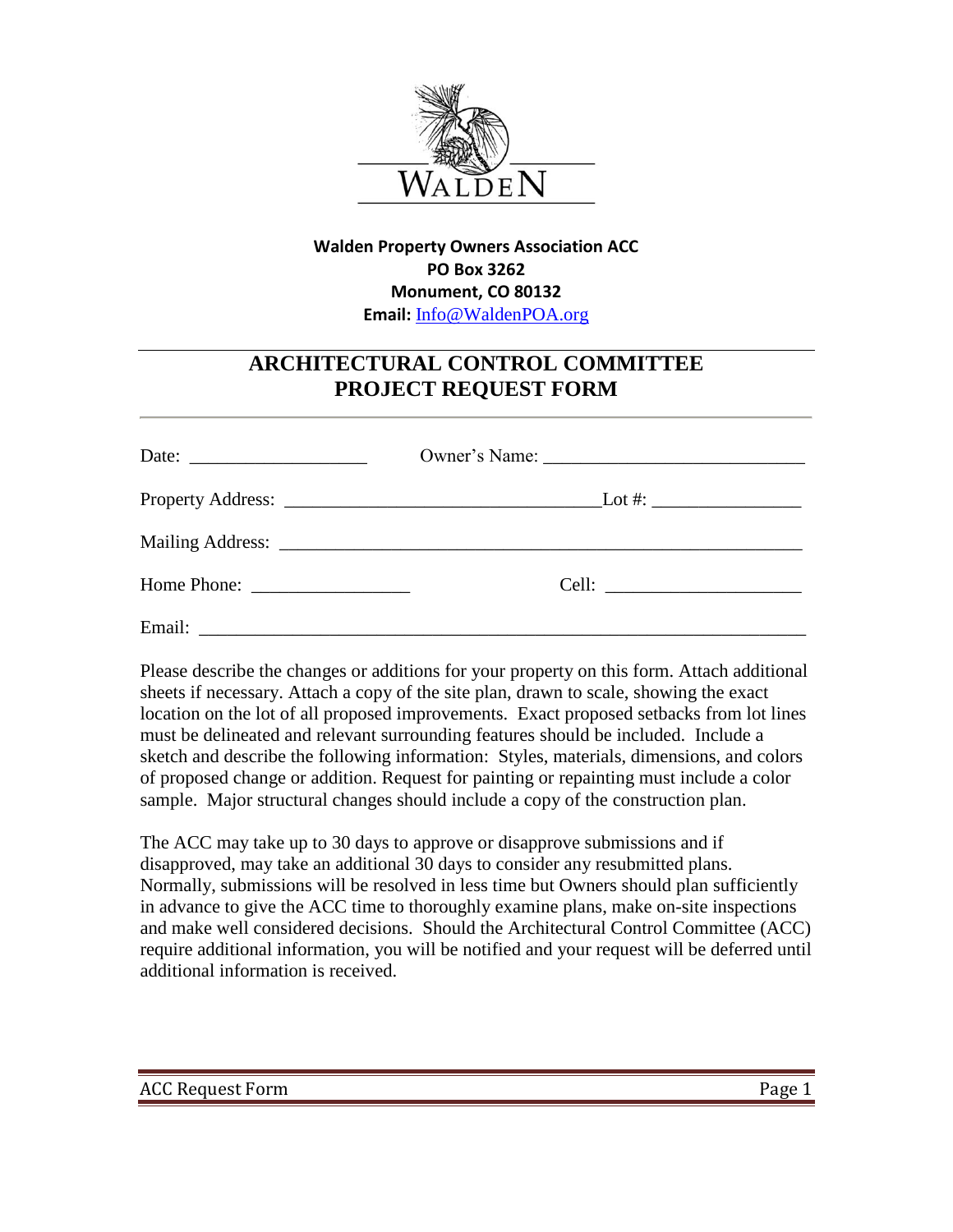## **Please Describe the Change/Addition Below**

(Attach additional sheets along with page 1 and 2 of this form, and mail or email back to Walden ACC. Note: Color charts or samples need to be mailed only)



**ACC Request Form**